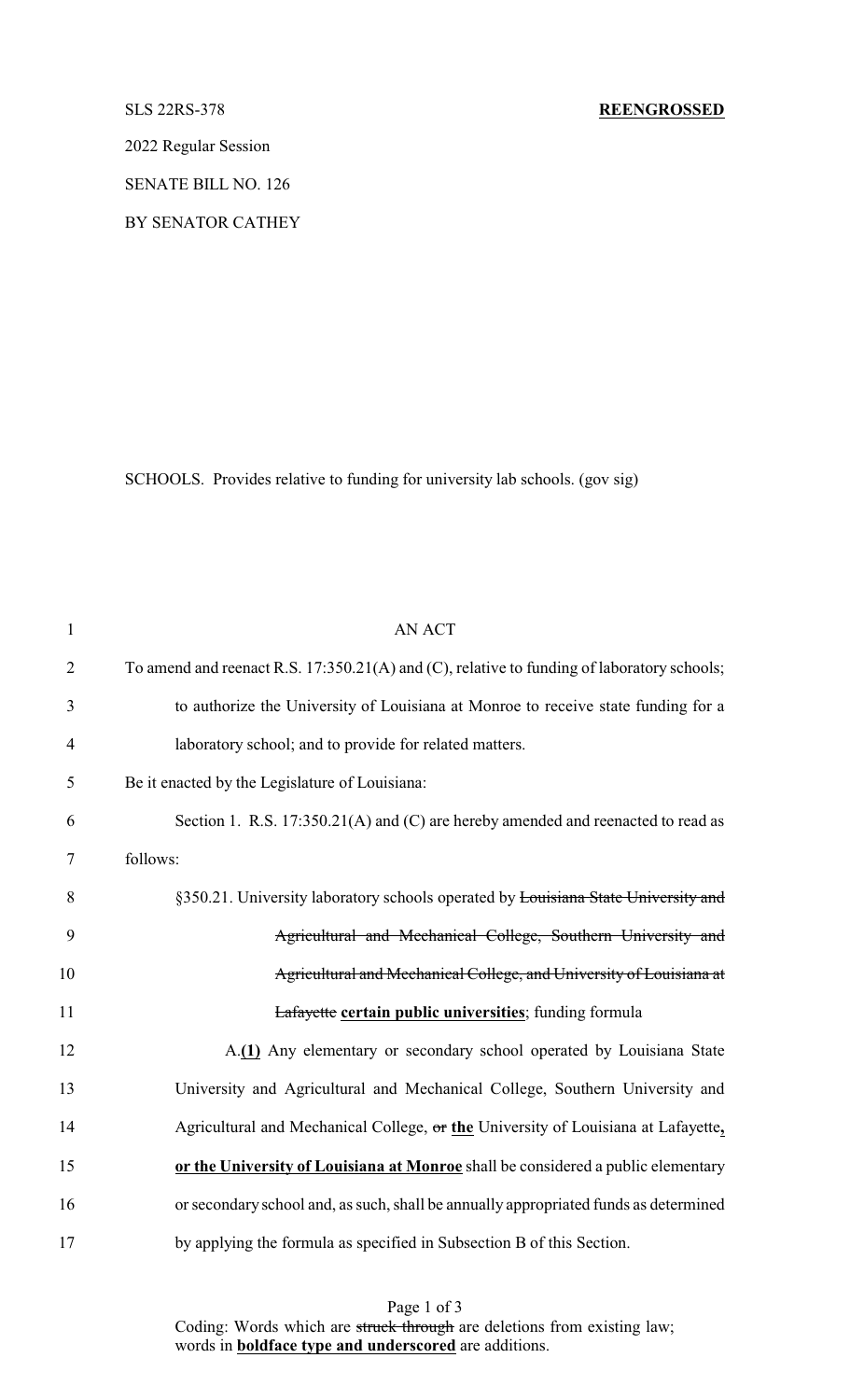| (2) Any school provided for in this Section shall be authorized by the                        |  |
|-----------------------------------------------------------------------------------------------|--|
| board of supervisors with jurisdiction over the public postsecondary institution              |  |
| operating the school.                                                                         |  |
| $\ast$<br>$\ast$<br>$\ast$                                                                    |  |
| $C(1)$ The funds appropriated for the schools provided for in this Section                    |  |
| shall be allocated to the institution of postsecondary education operating the school,        |  |
| and each institution shall expend such funds to operate the school.                           |  |
| (2) No funds allocated pursuant to this Subsection shall be expended to                       |  |
| operate the school unless the public postsecondary education institution                      |  |
| operating the school has secured the necessary educational facilities, including              |  |
|                                                                                               |  |
| classroom capacity, either through the use of current resources or private                    |  |
| donations, or if expressly provided for by an Act of the Legislature.                         |  |
| $\ast$<br>$\ast$<br>$\ast$                                                                    |  |
| Section 2. This Act shall become effective upon signature by the governor or, if not          |  |
| signed by the governor, upon expiration of the time for bills to become law without signature |  |
| by the governor, as provided by Article III, Section 18 of the Constitution of Louisiana. If  |  |
| vetoed by the governor and subsequently approved by the legislature, this Act shall become    |  |

digest, which does not constitute a part of the legislative instrument, was prepared by Cathy R. Wells.

|                    | <b>DIGEST</b>        |        |
|--------------------|----------------------|--------|
| SB 126 Reengrossed | 2022 Regular Session | Cathey |

Present law requires the state Dept. of Education to allocate funds appropriated for certain laboratory schools to the public postsecondary education institution operating such school. Requires each institution to expend the funds for the operation of the school.

Proposed law retains present law and prohibits allocated funds from being expended to operate the laboratory school unless the public postsecondary institution operating the respective school has secured the necessary educational facilities, including classroom capacity, either through the use of current resources or private donations, or through an Act of the Legislature.

Present law is applicable to laboratory schools operated by Louisiana State University and Agricultural and Mechanical College, Southern University and Agricultural and Mechanical College, and the University of Louisiana at Lafayette.

Page 2 of 3 Coding: Words which are struck through are deletions from existing law; words in **boldface type and underscored** are additions.